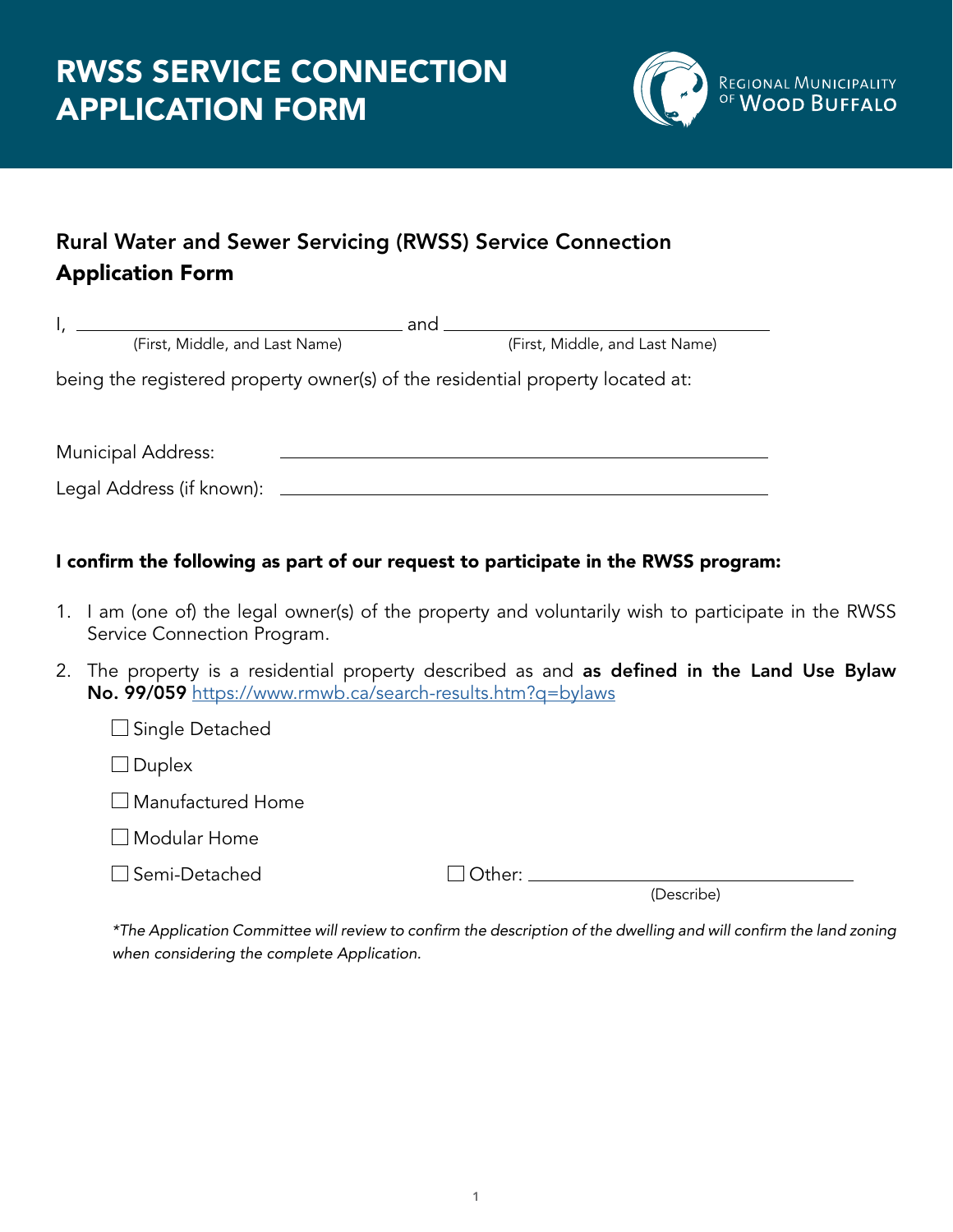

3) Concurrent with this Application, I am paying the application fee for the Service Connection of \$200.00 (Two Hundred Dollars). I understand that there is a balance due for the Service Connection Fee and elect to pay it as follows:

[Payment Plan – select ONE]

- $\Box$  Lump Sum onetime payment of \$15,800.00 for Anzac, Conklin, Draper, Gregoire Lake Estates and Janvier and onetime payment of \$9,800.00 for Saprae Creek Estates at the time the service connection is completed, after the inspection and completion report is issued by Safety Codes; or
- $\square$  Installment Payments-every two (2) months starting at the time the service connection is completed, after the inspection and completion report is issued by Safety Codes for the next 25 years as per Schedule B to Bylaw 20/009 Rural Area Water and Wastewater Service Connection Bylaw (the "Bylaw").
- 4) I understand that any unpaid portion of the Service Connection fee will be rolled over to the property tax bill for the subject property, including all applicable interest.
- 5) I will be responsible to hire a Certified Contractor to design and install the Service Connection to be located on my property. A list of Certified Contractors is available on the Government of Alberta website, is maintained by Alberta Municipal Affairs and is called the "Private Sewage Systems Installer Certification List".
- 6) I will be responsible to sign a contract to hire a Certified Contractor from the Private Sewage Systems Installer Certification List and to ensure that all fees pertaining to design, permits, construction and warranties for the Service Connection are included within the contract with the Certified Contractor.
- 7) So long as I comply with the above requirements, I understand that the RMWB will pay the costs of the installation of the Service Connection(s) directly to the Certified Contractor and the Owner(s) will pay the Service Connection Fee to the RMWB as described herein and in the Bylaw.
- 8) I further confirm that the RMWB is not liable for the Service Connection or the work performed by the Certified Contractor nor the future maintenance or repair costs for the service connection.
- 9) I/We understand that pursuant to the Bylaw, the Application Committee will consider my Application, when complete, to assess the qualification of the Owner(s) and eligibility of the property for participation in the Funding Program and may reject quotes or proposed contracts with the Certified Contractor.